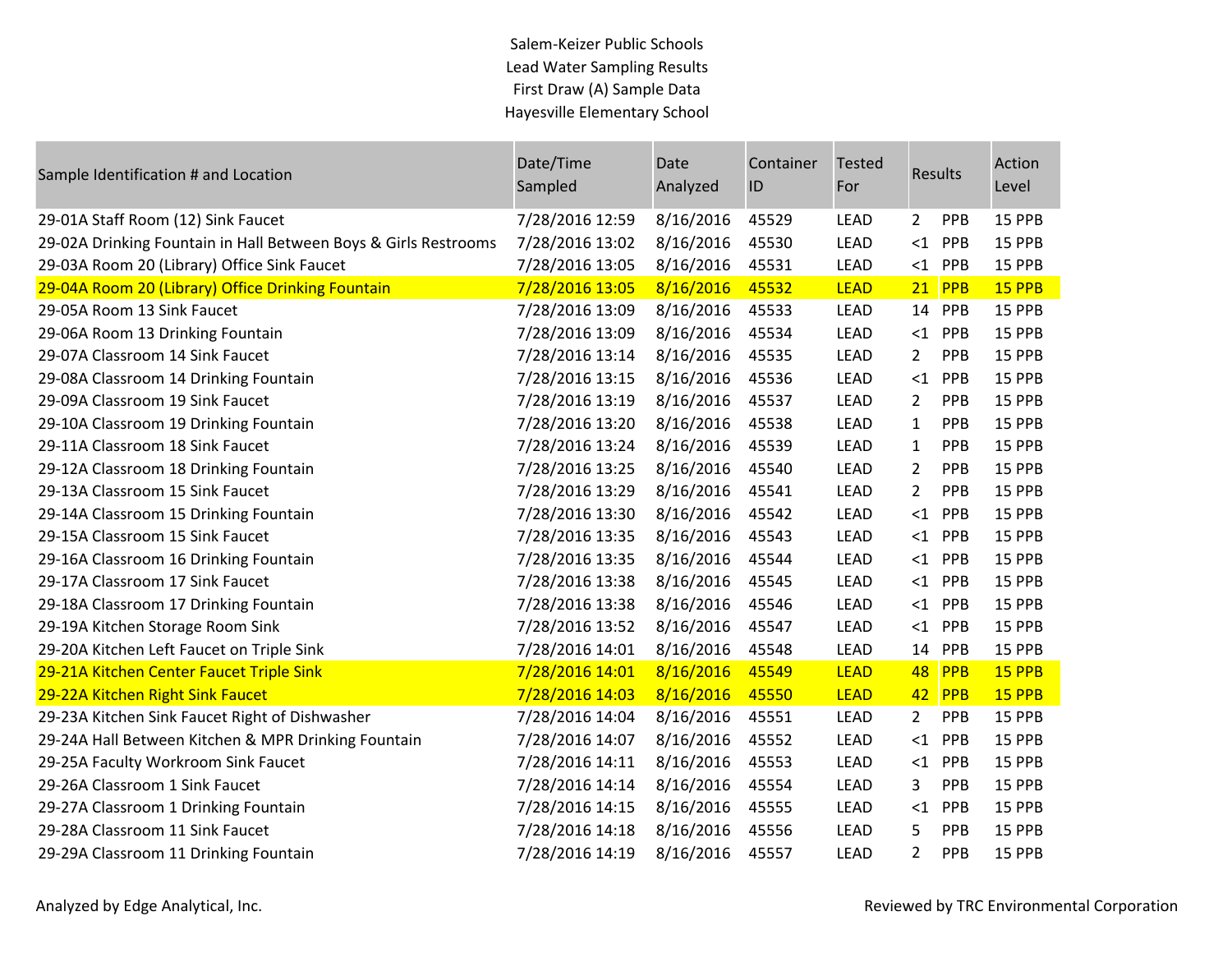Salem-Keizer Public Schools Lead Water Sampling Results First Draw (A) Sample Data Hayesville Elementary School

| Sample Identification # and Location                | Date/Time<br>Sampled | Date<br>Analyzed | Container<br>ID | <b>Tested</b><br>For |                 | <b>Results</b> | Action<br>Level |
|-----------------------------------------------------|----------------------|------------------|-----------------|----------------------|-----------------|----------------|-----------------|
| 29-30A Classroom 2 Sink Faucet                      | 7/28/2016 14:22      | 8/16/2016        | 45558           | <b>LEAD</b>          | 6               | <b>PPB</b>     | 15 PPB          |
| 29-31A Classroom 2 Drinking Fountain                | 7/28/2016 14:23      | 8/16/2016        | 45559           | <b>LEAD</b>          | $<$ 1           | PPB            | 15 PPB          |
| 29-32A Classroom 10 Sink Faucet                     | 7/28/2016 14:27      | 8/16/2016        | 45560           | LEAD                 | $\overline{2}$  | <b>PPB</b>     | 15 PPB          |
| 29-33A Classroom 10 Drinking Fountain               | 7/28/2016 14:28      | 8/16/2016        | 45561           | <b>LEAD</b>          | $\overline{2}$  | <b>PPB</b>     | 15 PPB          |
| 29-34A Classroom 3 Sink Faucet                      | 7/28/2016 14:30      | 8/16/2016        | 45562           | <b>LEAD</b>          | 3               | <b>PPB</b>     | 15 PPB          |
| 29-35A Calssroom 3 Drinking Fountain                | 7/28/2016 14:31      | 8/16/2016        | 45563           | LEAD                 | $\leq$ 1        | <b>PPB</b>     | 15 PPB          |
| 29-36A Hallway Drinking Fountain Across from Room 4 | 7/28/2016 14:34      | 8/16/2016        | 45564           | <b>LEAD</b>          | $<$ 1           | <b>PPB</b>     | 15 PPB          |
| 29-37A Classroom 4 Sink Faucet                      | 7/28/2016 14:37      | 8/16/2016        | 45565           | <b>LEAD</b>          | 3               | <b>PPB</b>     | 15 PPB          |
| 29-38A Calssroom 4 Drinking Fountain                | 7/28/2016 14:38      | 8/16/2016        | 45566           | LEAD                 | 2               | <b>PPB</b>     | 15 PPB          |
| 29-39A Classroom 9 Sink Faucet                      | 7/28/2016 14:42      | 8/16/2016        | 45567           | LEAD                 | 7               | <b>PPB</b>     | 15 PPB          |
| 29-40A Classroom 9 Drinking Fountain                | 7/28/2016 14:43      | 8/16/2016        | 45568           | <b>LEAD</b>          | $<$ 1           | PPB            | 15 PPB          |
| 29-41A Classroom 5 Sink Faucet                      | 7/28/2016 14:48      | 8/16/2016        | 45569           | LEAD                 | 2               | <b>PPB</b>     | 15 PPB          |
| 29-42A Classroom 5 Drinking Fountain                | 7/28/2016 14:49      | 8/16/2016        | 45570           | <b>LEAD</b>          | $\leq$ 1        | PPB            | 15 PPB          |
| 29-43A Classroom 8 Sink Faucet                      | 7/28/2016 14:53      | 8/16/2016        | 45571           | <b>LEAD</b>          | $\overline{2}$  | <b>PPB</b>     | 15 PPB          |
| 29-44A Classroom 8 Drinking Fountain                | 7/28/2016 14:54      | 8/16/2016        | 45572           | <b>LEAD</b>          | $\leq$ 1        | <b>PPB</b>     | 15 PPB          |
| 29-45A Classroom 6 Sink Faucet                      | 7/28/2016 14:56      | 8/16/2016        | 45573           | <b>LEAD</b>          | 17 <sup>7</sup> | PPB            | 15 PPB          |
| 29-46A Classroom 6 Drinking Fountain                | 7/28/2016 14:57      | 8/16/2016        | 45574           | <b>LEAD</b>          | $\leq$ 1        | PPB            | 15 PPB          |
| 29-47A Classroom 7 Sink Faucet                      | 7/28/2016 15:01      | 8/16/2016        | 45575           | <b>LEAD</b>          | 4               | <b>PPB</b>     | 15 PPB          |
| 29-48A Classroom 7 Drinking Fountain                | 7/28/2016 15:02      | 8/16/2016        | 45576           | <b>LEAD</b>          | 1               | <b>PPB</b>     | 15 PPB          |
| 29-49A Gymnasium Drinking Fountain                  | 7/28/2016 15:06      | 8/16/2016        | 45577           | LEAD                 | $<$ 1           | <b>PPB</b>     | 15 PPB          |

EPA Action Level for Lead in Schools is 20 PPB

SKPS Action Level for Lead is 15 PPB

**Highlighted samples are at or exceed the Salem-Keizer Public Schools (SKPS) Action Level**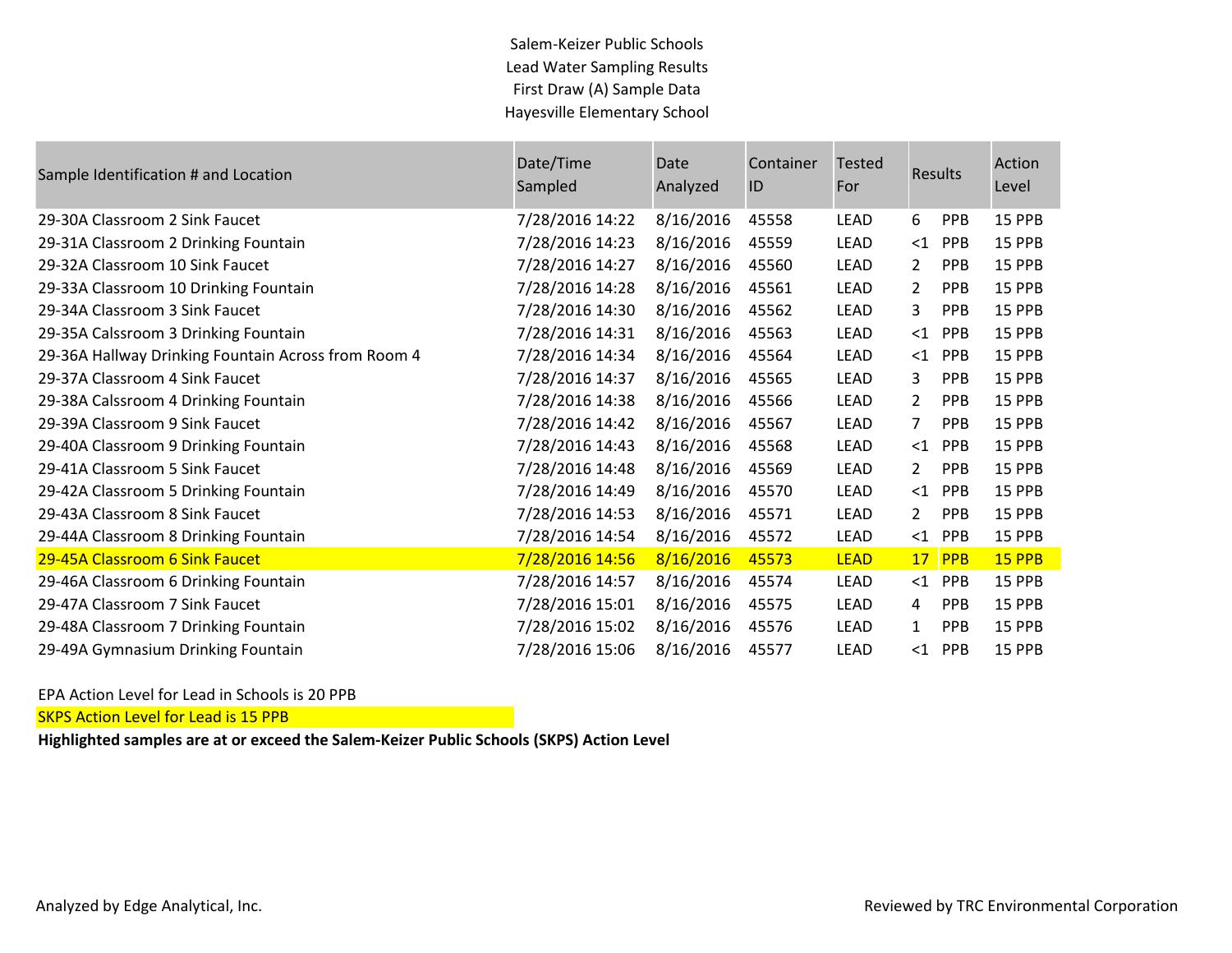## Salem‐Keizer Public Schools Lead Water Sampling Results 30 Second Draw (B) Sample Data Hayesville Elementary School

| Sample Identification # and Location           | Date/Time       | <b>Date</b>    | <b>Container</b> | <b>Tested</b> | <b>Results</b> | <b>Action Level</b> |  |
|------------------------------------------------|-----------------|----------------|------------------|---------------|----------------|---------------------|--|
|                                                | Sampled         | Analyzed       | <b>ID</b>        | For           |                |                     |  |
| 29-04B Room 20 (Library) Office Water Fountain | 7/28/2016 13:06 | 9/1/2016 52938 |                  | LEAD          | 2 PPB          | 15 PPB              |  |
| 29-21B Kitchen Center Faucet on Triple Sink    | 7/28/2016 14:03 | 9/1/2016 52939 |                  | <b>LEAD</b>   | $<$ 1 PPR      | <b>15 PPB</b>       |  |
| 29-22B Kitchen Right Sink Faucet               | 7/28/2016 14:04 | 9/1/2016 52940 |                  | <b>LEAD</b>   | $<$ 1 PPR      | <b>15 PPB</b>       |  |
| 29-45B Classroom 6 Sink Faucet                 | 7/28/2016 15:07 | 9/1/2016 52941 |                  | LEAD          | $<$ 1 PPB      | <b>15 PPB</b>       |  |

EPA Action Level for Lead in Schools is 20 PPB

SKPS Action Level for Lead is 15 PPB

**Highlighted samples are at or exceed the Salem‐Keizer Public Schools (SKPS) Action Level**